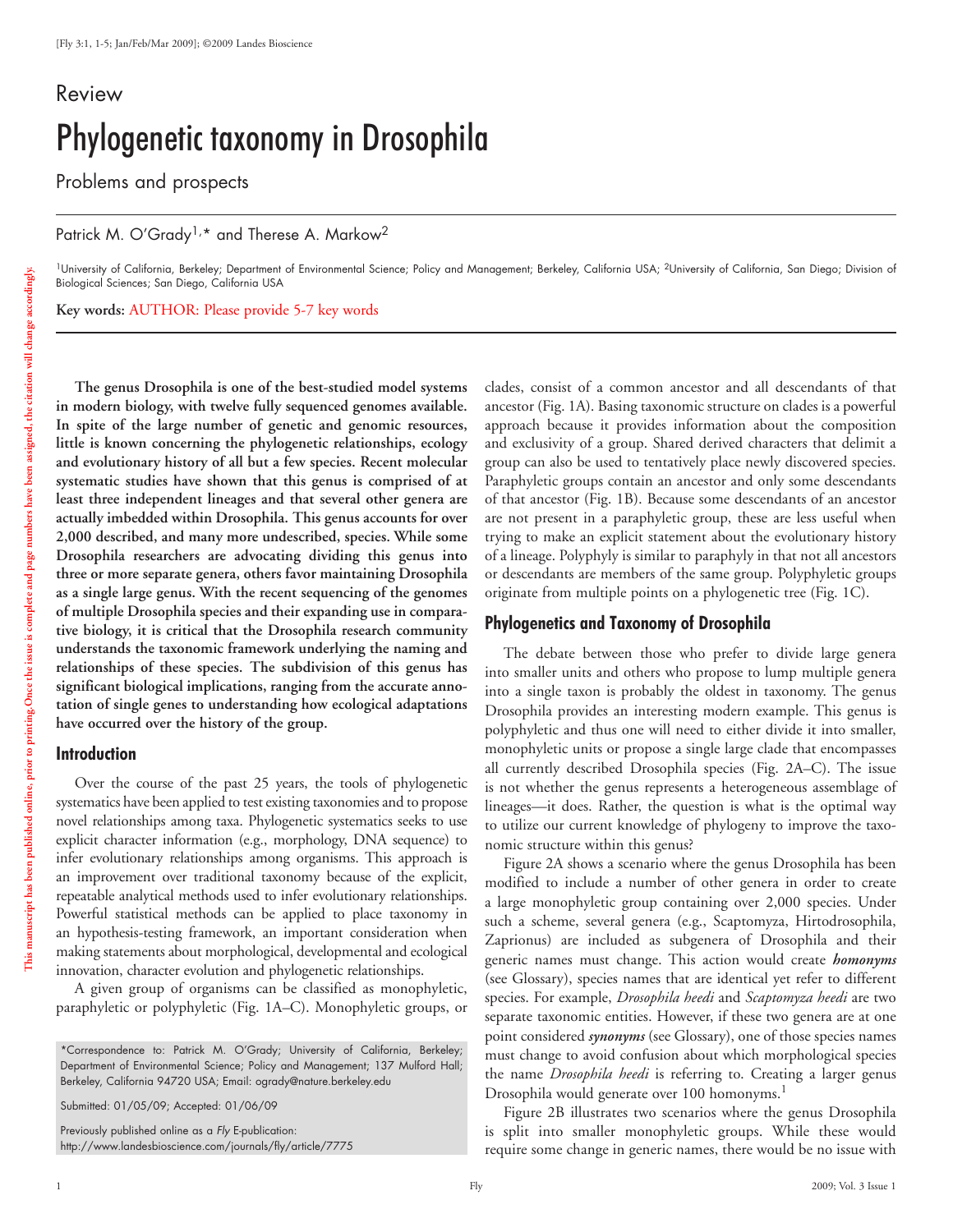

Figure 1. Phylogenetic trees showing (A) monophyletic, (B) paraphyletic and (C) polyphyletic groups outlined in red. (D) Simplified version of phylogenetic relationships supported by O'Grady and DeSalle24 to illustrate the polyphyly of the genus Drosophila. The type of the genus, *D. funebris* is indicated, as is the genetic model system *D. melanogaster*.

homonyms. However, the first scenario would require a change in some generic names. This is due to the rules of nomenclature and how types are designated. When new species are described, a single specimen is designated as the *holotype* (see Glossary), the specimen to which all others are compared when determining species identity. The rule of priority states that the earliest described species in a genus is designated the type of that genus. This provides a link between the name and the morphological definition of a species and/ or genus. All newly described species are placed into genera based on their similarity to the type species of that genus. *Drosophila funebris* Fallen 1823 is the type of the genus Drosophila.<sup>2</sup> The rule of priority also holds for genera. The earliest valid genus name should be used whenever possible. When genera are synonymized, or equated with one another, the oldest type species determines which genus name is used. All subsequent generic names are considered junior synonyms and are not used, although they may be resurrected in the future if the taxonomy changes. *Drosophila funebris*, the type of the genus Drosophila, is not in the same clade as *Drosophila melanogaster*. Thus, if the genus Drosophila were to be split into smaller monophyletic groups and *Drosophila funebris* maintained as the type of the genus, according to the rules of nomenclature the name *Drosophila melanogaster* would change to *Sophophora melanogaster* (Fig. 2B).

An alternate approach to splitting the genus Drosophila is also shown in Figure 2B. This involves proposing to redesignate *Drosophila melanogaster* as the type of the genus Drosophila. Such an action, however, requires making an exception to the rules of nomenclature and an application to do this has been made to the International Committee of Zoological Nomenclature.<sup>3</sup> The authors base their application on two main arguments; (1) that changing "Drosophila" (i.e., *Drosophila melanogaster*) to Sophophora would cause widespread confusion in the literature and should be avoided and (2) phylogenetic analyses support their splitting approach. While this seems like an acceptable course of action, there are some drawbacks presented in a series of comments written in opposition.4-10 Most importantly, the rules of nomenclature clearly state that the Commission may only render decisions on issues of nomenclature and should not endorse any single classification scheme—taxonomic, phylogenetic or otherwise.11 By placing this issue before the Commission, the petitioners are asking for an endorsement of their taxonomic scheme (Fig. 2B, splitting the genus) over alternate scenarios (Fig. 2A and C) that are equally well supported by the data and involve less drastic taxonomic change.

If the Commission votes in favor of the van der Linde et al.<sup>3</sup> proposal, they would make *D. melanogaster* the type of the genus Drosophila and preserve the *binomen* (see Glossary), *Drosophila melanogaster*. Should the Commission ultimately oppose the petition, there is, in fact, still no change to the name *D. melanogaster*.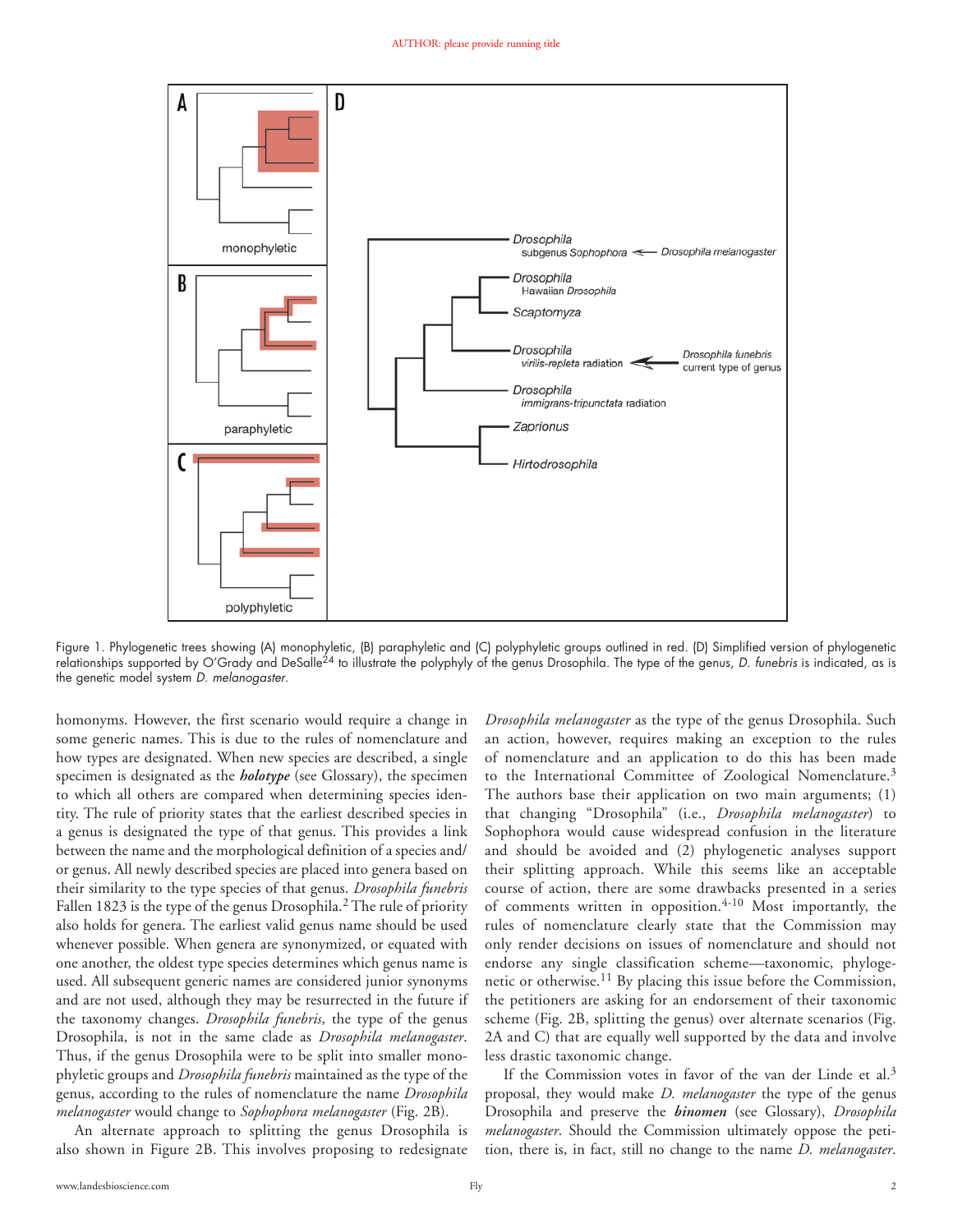

Figure 2. Four possible resolutions to a polyphyletic genus Drosophila and their implications to generic names, homonyms, type designations and links to historical literature. (A) A broadly defined genus Drosophila with many subgenera. (B) Splitting the genus Drosophila with and without the redesignation of the type. If *D. funebris* is maintained as the type, then the name *Drosophila melanogaster* changes to *Sophophora melanogaster*. Species in Hawaiian Drosophila become Idiomyia and members of the *immigrans-tripunctata* radiation would belong to the genus Spinodrosophila. Only species placed in the *virilis-repleta* group would be referred to as Drosophila. If *D. melanogaster* is redesignated the type of Drosophila, then *Drosophila melanogaster* is preserved as a name and only taxa in the subgenus Sophophora are considered Drosophila. As above, Hawaiian Drosophila becomes Idiomyia and the *immigranstripunctata* radiation belongs to the genus Spinodrosophila. Members of the *virilis-repleta* radiation would belong to the genus Chaetodrosophilella. (C) A possible phylogenetic scenario where clades are named and referred to in the literature and genera are not equivalent with monophyletic groups. This is essentially how taxonomy in Drosophila has been addressed in the past, from Sturtevant's species groups and subgenera to Throckmorton's radiations.

Only someone revising the genus Drosophila into smaller units can change the name. If such a revision were published, the community could either accept or reject that revision through usage.

Figure 2C involves a fourth option, to base the relationships in the genus Drosophila on evolutionary history rather than taxonomy. Such an approach would result in no change of generic names, create no homonyms, and require no redesignation of the type of the genus. While this requires that researchers be aware of the phylogenetic relationships among drosophilid taxa, this option offers the greatest flexibility as it can be modified easily as more data are obtained. Furthermore, because the generic names of the Hawaiian Drosophila, cactophilic Drosophila and *Drosophila virilis* would remain unchanged, this option also preserves the greatest degree of continuity in the literature.

Figure 2C offers a compelling argument for both historical and methodological reasons. The genus Drosophila has always been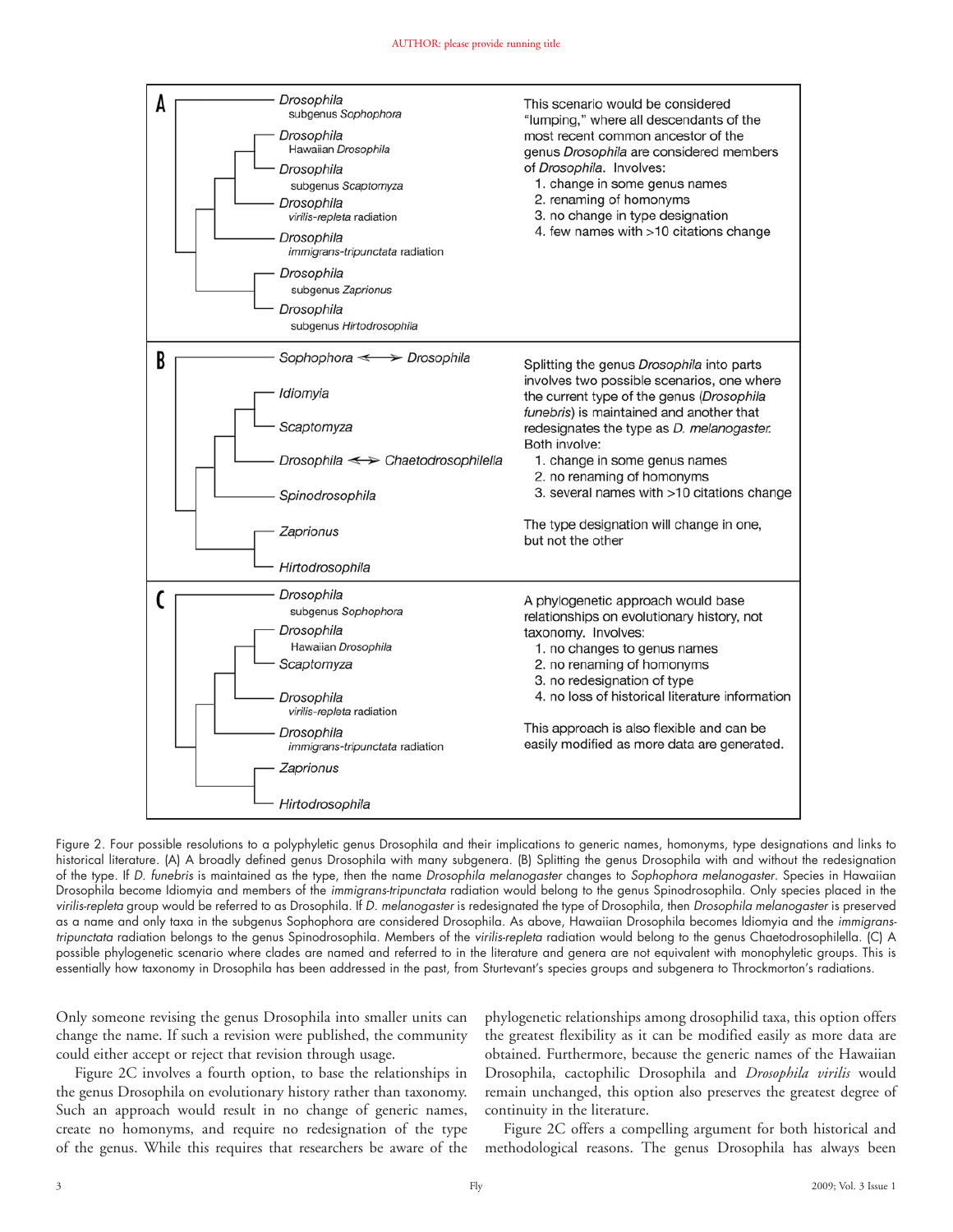### Box 1 **Glossary of terms used in this paper**

| <b>Nomenclature</b>                                   | The science of naming new species.<br>All animal species are governed by rules set forth in the International Code of Zoological Nomenclature.<br>A Commission of experts accepts and rules on petitions to modify the code and alter species names.<br>http://www.iczn.org/iczn/index.jsp                      |
|-------------------------------------------------------|-----------------------------------------------------------------------------------------------------------------------------------------------------------------------------------------------------------------------------------------------------------------------------------------------------------------|
| <b>Binomen</b>                                        | The full genus and species name of an organism.                                                                                                                                                                                                                                                                 |
| Homonym                                               | Two separate biological entities with the same genus and species combination.<br>The rules of nomenclature state that the oldest name is valid and subsequent names be changed.                                                                                                                                 |
| Synonym                                               | A single biological entity with two different genus and species combinations.<br>The rules of nomenclature state that the oldest species name is valid and subsequent names are considered junior synonyms.<br>Higher level taxonomic groups (e.g., genera) can also be considered synonymous with one another. |
| Holotype (or type)                                    | The individual specimen that characterizes a species and to which all other specimens are compared<br>when assessing species identity. The type of a genus is the first described species in that genus.                                                                                                        |
| <b>Taxonomy</b>                                       | Organizing living organisms into hierarchical groups based on some measure of morphological similarity<br>(kingdom, phylum, class, order, family, genus, species).                                                                                                                                              |
| <b>Phylogenetic Systematics</b><br>(or phylogenetics) | The field concerned with inferring the evolutionary history of all life using explicit computational<br>analysis of morphological and/or molecular characters and rigorous statistical analyses.<br>Groups present in phylogenetic trees can either be monophyletic, paraphyletic or polyphyletic (Fig. 1).     |

what is referred to as a "catch all" or "trash can" genus. When new species didn't clearly belong to any other genus, they were placed in Drosophila. In an attempt to ameliorate this problem and organize some of the divergent lineages in Drosophila, Sturtevant<sup>12,13</sup> proposed a series of subgenera and species groups. Subsequent workers have expanded upon this framework as new taxa were discovered. Throckmorton<sup>14</sup> recognized a new taxonomic rank, the radiation, below the level of subgenus and used it to associate related species groups. This historical artifact means that, in essence, Drosophila workers have been following the scheme proposed in Figure 2C for well over 40 years. Interestingly, because Drosophila biologists have always had a large amount of data (chromosomal, behavioral, morphological, genetic, molecular) available to infer evolutionary relationships, the species groups and radiations proposed by Sturtevant,<sup>12,13</sup> Throckmorton<sup>14</sup> and others are highly congruent with the recent molecular phylogenetic work. Therefore, the classification scheme presented in Figure 2C is still based on monophyletic groups; the only difference is that these clades are not necessarily genera. Instead, species groups, subgenera and radiations are the main units of comparison, a custom long employed in the Drosophila literature.

## **General Considerations**

The recent completion of 12 whole Drosophila genome sequences,<sup>15</sup> and the promise of several more in the near future, has stimulated a number of comparative studies.16-20 Comparative approaches rely on clear, stable taxonomy and well-resolved phylogenetic hypotheses or evolutionary relationships. However, many Drosophila groups are either unplaced or have not been examined in sufficient detail to provide a strong test of monophyly. Others, such as the Hawaiian Drosophila, have over 100 species that are known, yet remain to be described. Proposing drastic taxonomic changes or making all but the broadest of generalizations from comparative studies given the current state of phylogenetic information within Drosophilidae may be ill advised at this time.

Elucidating the phylogenetic relationships within and among the major lineages that comprise the genus Drosophila is a major goal for the next ten years of Drosophila systematics research. Specifically, the monophyly and relationships among the basal lineages within the genus Drosophila, including the *immigrans-tripunctata* and *virilis-repleta* radiations and the subgenus Sophophora, should be resolved. Relationships among species groups within each of the two main radiations also require investigation. One of the most important considerations for future work is the level of statistical support for given evolutionary relationships. There is actually very little consensus or statistical support for many nodes on the phylogeny of Drosophilidae.<sup>21,22</sup> For example, it is unclear whether the *immigrans-tripunctata* or *virilis-repleta* radiations, as currently defined, are monophyletic. This is because these groups diversified rapidly 30 million years ago as their ancestors adapted to fungi and necrotic plant tissues as host substrates. Many other nodes are resolved in phylogenetic analyses, but only with modest support. Support in phylogenetic analysis is often assessed using the bootstrap, a procedure that resamples the data multiple times (with replacement) and constructs a tree based on each pseudoreplicate matrix. In the case of the relationships above, only 60–80% of resampled matrices contain support for that node. Strong bootstrap support is generally considered to be above 90%. Furthermore, the subgenus Sophophora has been shown to be paraphyletic with respect to the genus Lordiphosa,<sup>1</sup> a situation that would recreate the same problem currently facing the genus Drosophila. Clarification of the systematic relationships of these species becomes more critical as researchers seek the most informative Drosophila species for additional whole genome sequencing efforts.

In his book on Drosophila evolution, Powell<sup>23</sup> states that:

"One could question whether the great diversity and numbers of species really should be a single genus; a genus with 1,600 named species (and probably at least 2,000 total) is seldom found in any other group. For example, genera could be raised to subfamilies, subgenera to genera, and so forth. *However, such radical taxonomic revision is not advisable at this time, as the literature and traditions are so well established that any such formal reassessment would not be worth the confusion engendered.* Drosophila workers, by and large, are quite comfortable with the informal subdivisions traditionally used, and it would seem advisable to keep them."